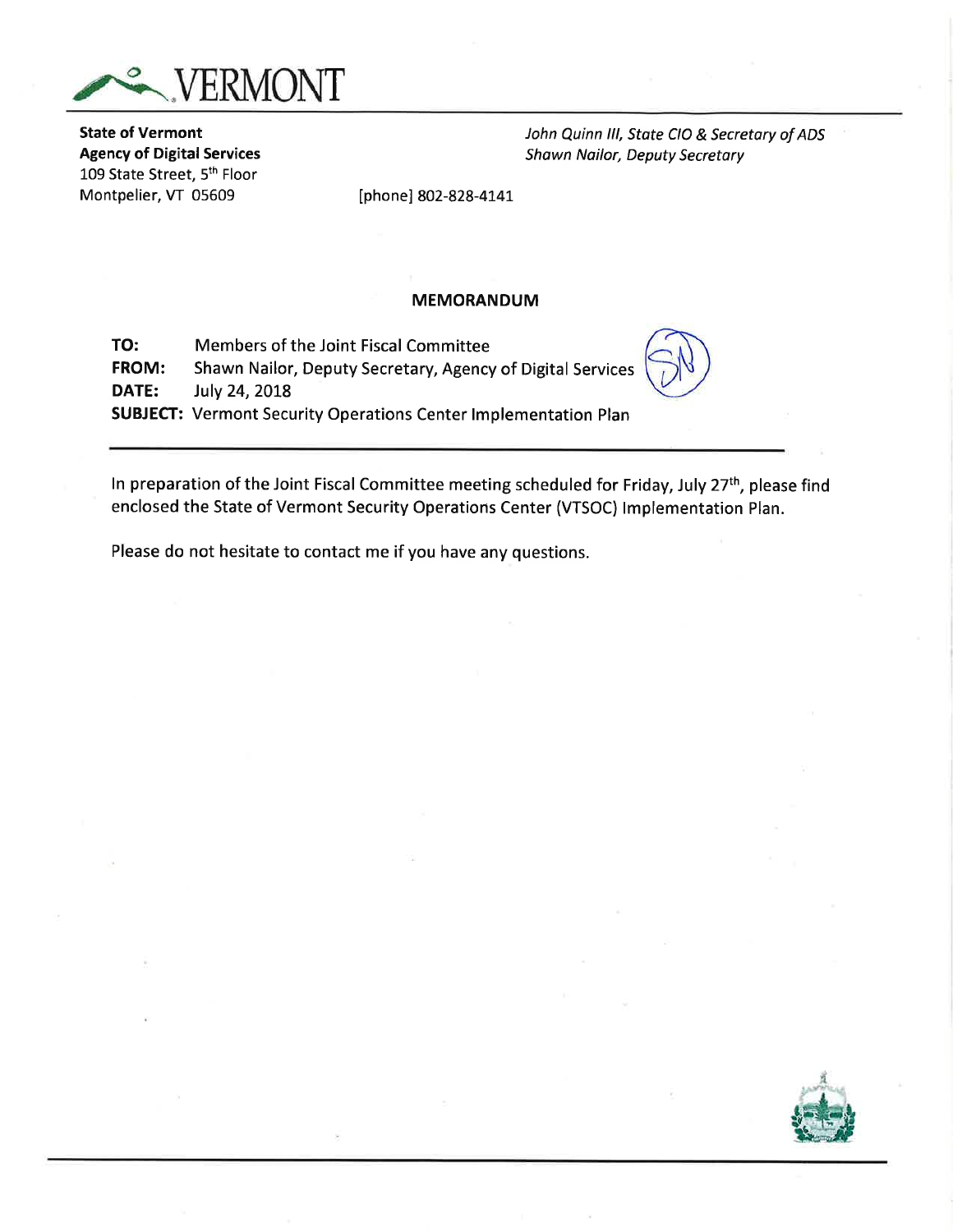## **State of Vermont Security Operations Center (VTSOC)**

### **Implementation Plan**

June 10, 2018

### **Purpose**

The State of Vermont has identified the need for a security operations center (SOC). The purpose of a SOC is to have a facility or functional area that monitors, assesses, and defends enterprise information systems like web sites, databases, networks, and servers. Compromises of networks often happen in minutes and the State is not structured to identify and respond in our current configuration. A SOC contains the people, processes, and technologies to provide situational awareness of threats to information systems. A SOC also is the coordination point for any incident response involving information systems, using tactics, techniques, and procedures (TTP) to monitor for cyber security events, establishing if the threat is an actual incident, and determining the severity of the incident along with potential business impacts. Information security breaches because of malware, misconfiguration, and intrusion are costly to remediate and may affect our citizens privacy, safety, and livelihood.

### **Challenge**

Current operations consist of analysts with duties like security system configuration, VPN changes, compliance assistance, intrusion detection monitoring at the internet boundary, and vulnerability scanning. As needed, services include incident response, IT project security reviews, security design, and policy input.

The State of Vermont does not perform active, 24/7 event and log correlation monitoring. The State does not collect logs and audit results in a centralized location and incident response is often slow while information is gathered and business unit impacts are determined before remediation can occur.

### **Concept of Implementation**

The State of Vermont, Agency of Digital Services (ADS) plans to collaborate with Norwich University to create the Vermont Security Operations Center (VTSOC). The broad concept is that Norwich will create the physical facilities, host the monitoring systems and software, and staff the monitoring with a mixture of full-time professional security analysts and students from its Cyber Security Program. Norwich is uniquely qualified for this mission due to their proximity to Montpelier, their cybersecurity apprenticeship program, and other ongoing initiatives with the State like internship programs and network assessment exercises (more information is available in Attachments A and B). The State of Vermont will provide network security sensor logs and other log data to Norwich and will have trained personnel to respond to any events identified through Norwich's monitoring facility.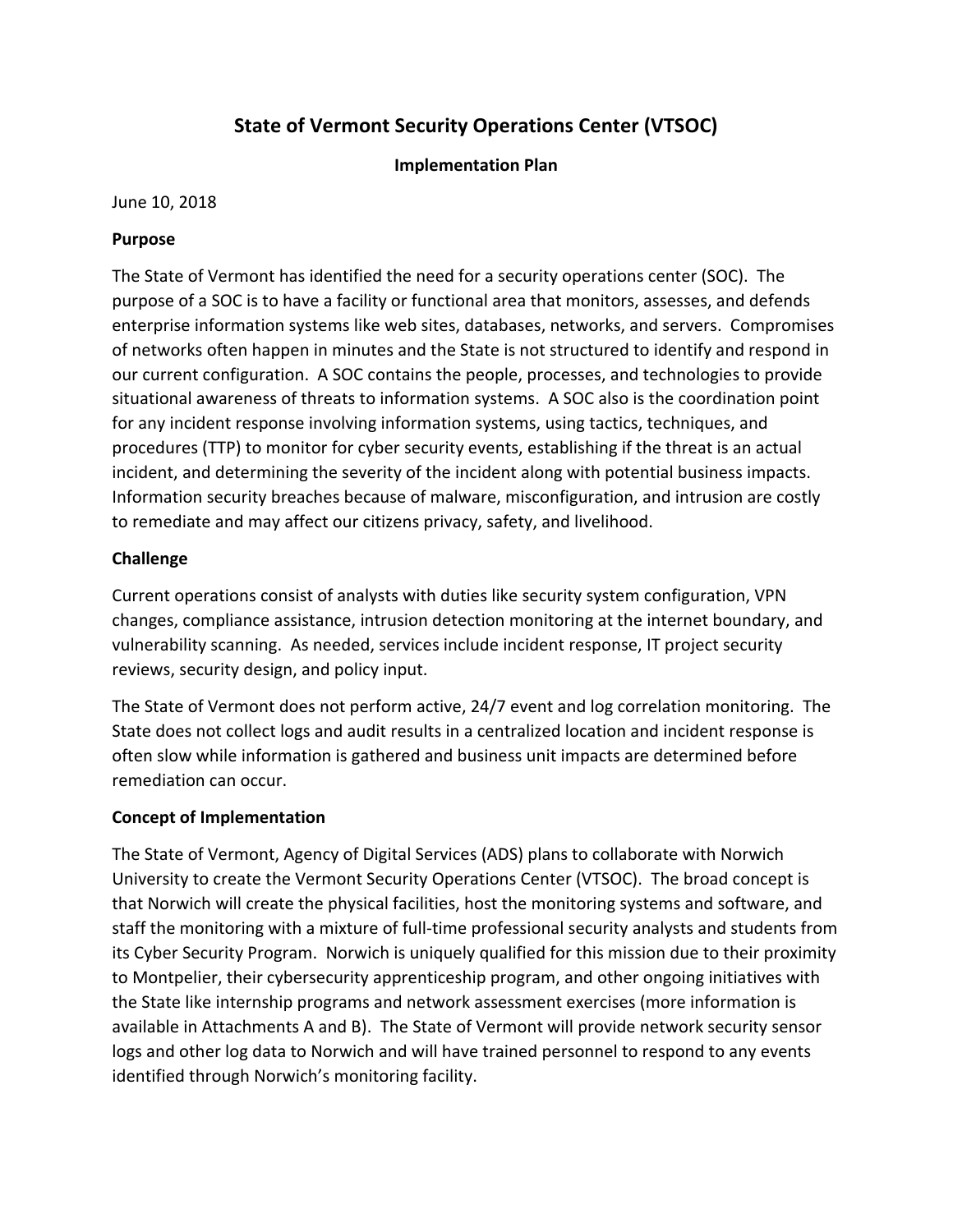The initial implementation will use a phased approach. Using the premise of plan, design, build, operate, and review, Norwich and the State will develop the foundations for a SOC in parallel. As the phases progress, Norwich and ADS will begin to merge functionality and coordinate more closely, culminating in a unified effort by Phase 4.

**Phase 1 (Norwich):** Norwich will define the problem and scope the VTSOC's critical functions, capabilities, and costs with ADS. The VTSOC program leverages standing Norwich University Applied Research Institute (NUARI) partnerships and programs to create a nationally networked cyber threat intelligence system (see Attachment B). This phase will also research each proposed line of operation like staffing levels, threat analysis functionality, and the cyber security apprenticeship program to establish a comprehensive, sustainable, and cost-effective VTSOC program. July/August 2018

**Phase 1 (ADS):** ADS will recruit and place an analyst to coordinate and respond to cyber security incidents. This analyst will also work closely with Norwich to provide a link between ADS leadership and Norwich while they plan and scope the VTSOC. The analyst will be vital to defining the critical functions that will encompass our VTSOC. Last, ADS will identify staff training requirements and schedule those individuals for training. July/August 2018.

**Phase 2 (Norwich):** Norwich will design and initiate the creation of the VTSOC systems and structure and will work with ADS to schedule the stand-up of the facility. This phase will trigger the selection of a security information and event manager (SIEM). Norwich will also use this phase to establish national program linkages and coordination proposals. September – December 2018.

**Phase 2 (ADS):** ADS will use this phase to order the network security sensor equipment and incident response equipment. Staff training will commence during this phase to ensure personnel have the proper training and are ready to support the initiation of the VTSOC. The SOC analyst and ADS leadership will collaborate with Norwich to provide guidance regarding systems and structure. September – December 2018.

**Phase 3 (Norwich):** Norwich will establish the physical center at Norwich University and be at initial operating capacity. Activities during this phase include recruitment of initial full-time staff and students to fulfill critical threat analyst roles in the VTSOC. This phase will also establish staff and student training, initial standard operating procedures (SOP), policies, technology solutions (hardware and software) and initial connections to state, local, and national partners to include MS-ISAC, DHS, NCCIC, and USCERT. January – March 2019.

**Phase 3 (ADS):** ADS staff will participate in coordinated training events to build a cohesive team concept with the Norwich staff. ADS will provide input to the SOP and collaborate and assist Norwich with establishing the national partnerships. This phase will also be when ADS coordinates with MS-ISAC to incorporate their member services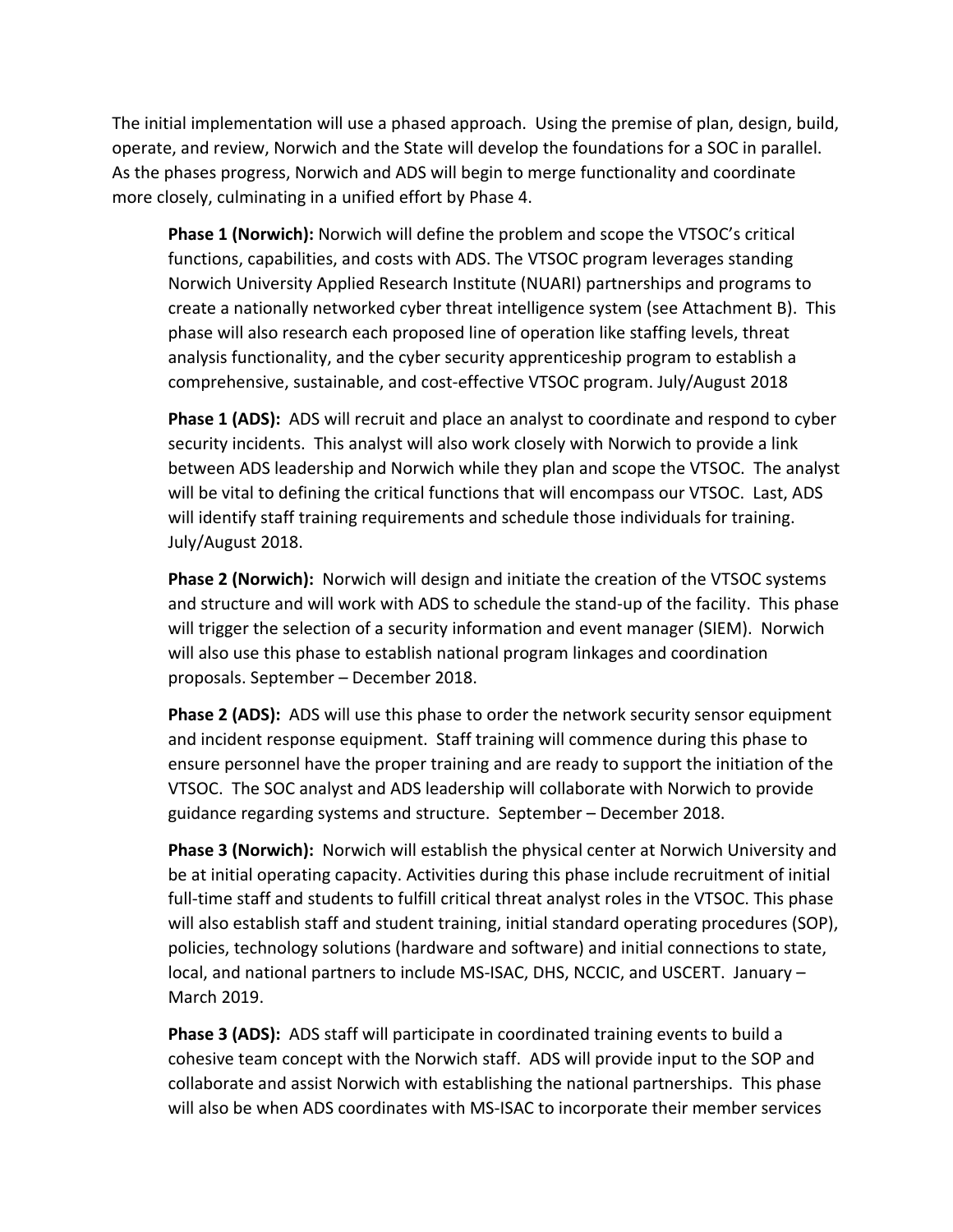to extend the State's capability in cyber incident response and forensics investigation. January – March 2019.

**Phase 4 (Norwich and ADS):** Norwich and ADS will establish full operational capacity of the VTSOC. Full operation is defined as the VTSOC delivering services and threat warnings and being fully staffed and trained. April – June 2019.

### **Milestones and Timeline**

**Phase 1:** July 1 – August 30, 2018. Report delivered by Norwich; ADS will have new analyst in place and a training plan and schedule prepared by September 1, 2018.

**Phase 2:** September 1 – December 30, 2018. Norwich will deliver the plan for the VTSOC creation with supporting material; ADS will have staff training complete and equipment ordered by January 2, 2019.

**Phase 3:** January 2 – March 30, 2019. VTSOC will be at initial operating capacity and Norwich and ADS will have agreements in place with extended partners by April 1, 2019.

**Phase 4:** April 1 – June 30, 2019. VTSOC to full operational capacity, first year assessment complete and year two plan delivered to ADS Secretary by June 30, 2019.

| Item                   | Description                              | Phase 1<br>9/1/18        | Phase 2<br>1/2/19 | Phase 3<br>4/1/19            | Phase 4<br>6/30/19 | Total     |
|------------------------|------------------------------------------|--------------------------|-------------------|------------------------------|--------------------|-----------|
| Norwich<br>Contracting | Labor and<br>materials                   | \$15,777                 | \$81,487          | \$126,181                    | \$176,219          | \$399,664 |
| <b>Training</b>        | ADS staff<br>training for<br>proficiency |                          | \$25,830          | \$6,210                      |                    | \$32,040  |
| Equipment              | Incident<br>response (IR)<br>kit         | $\overline{\phantom{0}}$ | \$6,500           | $\qquad \qquad$              |                    | \$6,500   |
| Equipment              | <b>Network</b><br>security<br>sensors    |                          | \$153,600         | $\qquad \qquad \blacksquare$ |                    | \$153,600 |
|                        |                                          |                          |                   |                              |                    |           |
| Total by<br>Phase      |                                          | \$15,777                 | \$267,417         | \$132,391                    | \$176,219          | \$591,804 |

### **Budget and Expenditures**

### **Supporting breakdown of expenditures**

IR kit contains a custom laptop, write-blocker drives, forensic license software, toolkit, storage drives, and a case for portability. Cost is \$6,500.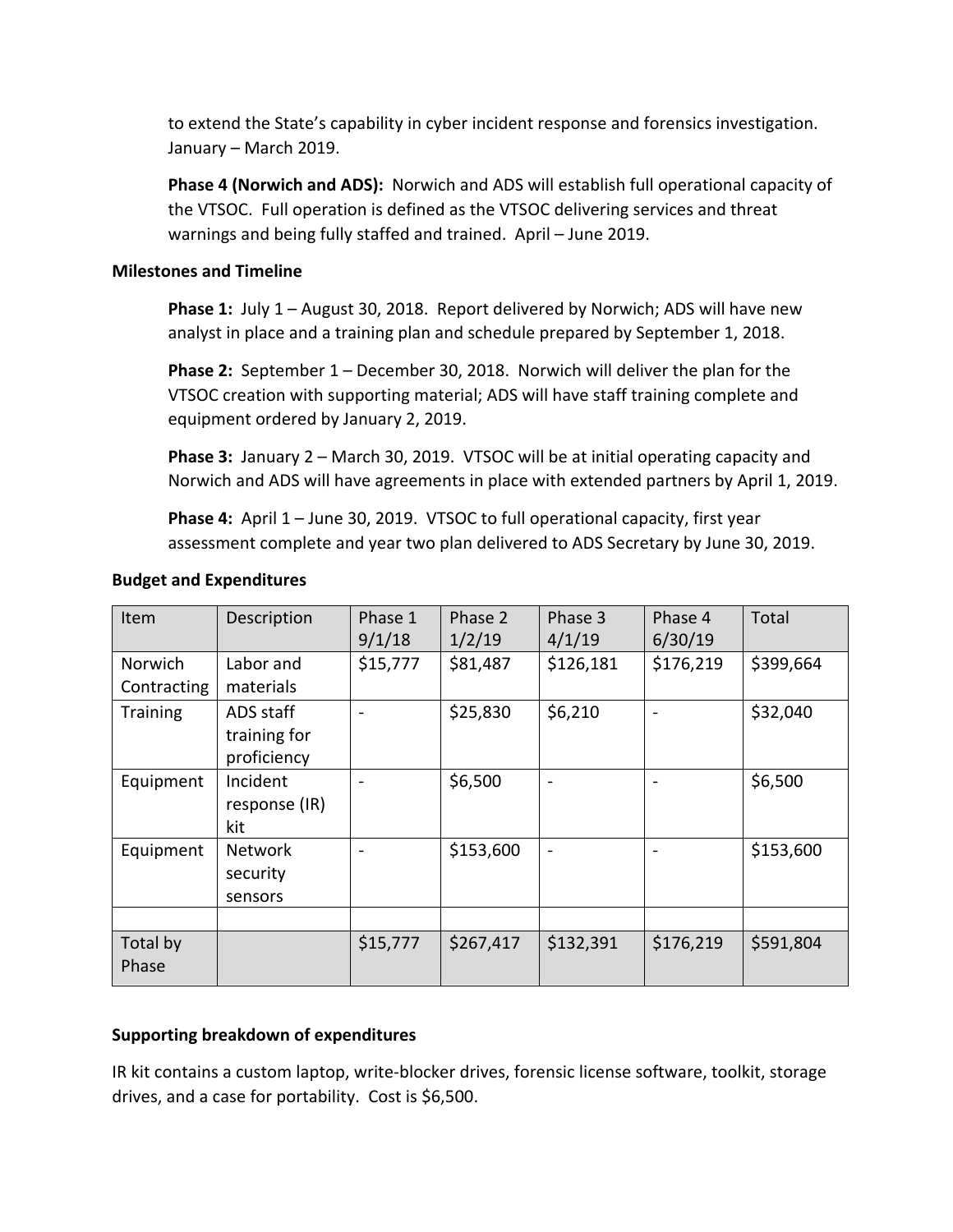The training budget total is \$32,040, consisting of:

SANS Incident Response and Forensic Courses

- SEC503 Intrusion Detection in-depth: 3 seats at \$6,210/ea. for a total of \$18,630
- FOR500 Windows Forensic Analysis: 1 seat at \$6,210/ea. for a total of \$6,210

Elastic Training courses (backend to most SIEM)

- Elastic Engineer  $I 2$  seats at \$1,800/ea. for a total of \$3,600
- Elastic Engineer II 2 seats at  $$1,800/e$ a. for a total of  $$3,600$

The BRO network security sensors: Total \$153,600

- $-$  AP1000 (10G) 2 at \$48,000/ea. for a total of \$96,000
- $-$  AP200 (2G) 6 at \$9,600/ea. for a total of \$57,600

Norwich Expenses

- Labor \$316,745
	- o Program Manager \$46,266
	- o SOC manager \$79,617
	- o Cyber Apprentices \$43,215
	- o Cyber SME \$83,100
	- o Threat Intel Lead \$45,529
	- o System Admin \$19,018
- Direct Costs (materials, travel, etc.) \$82,919

Using Norwich as a sole-source vendor will deepen our ties with an educational institution that provides significant benefit in workforce development, national partnership connections, and leverages Norwich's Information Sharing and Analysis Organization (ISAO) initiative.

The SIEM cost is rolled into the implementation for the first year. This expense will likely increase as we move into year two. As year one progresses, ADS will work with Norwich to understand the expenses involved in an ongoing relationship and plan accordingly based on a balance of cost, benefit, and information systems risk.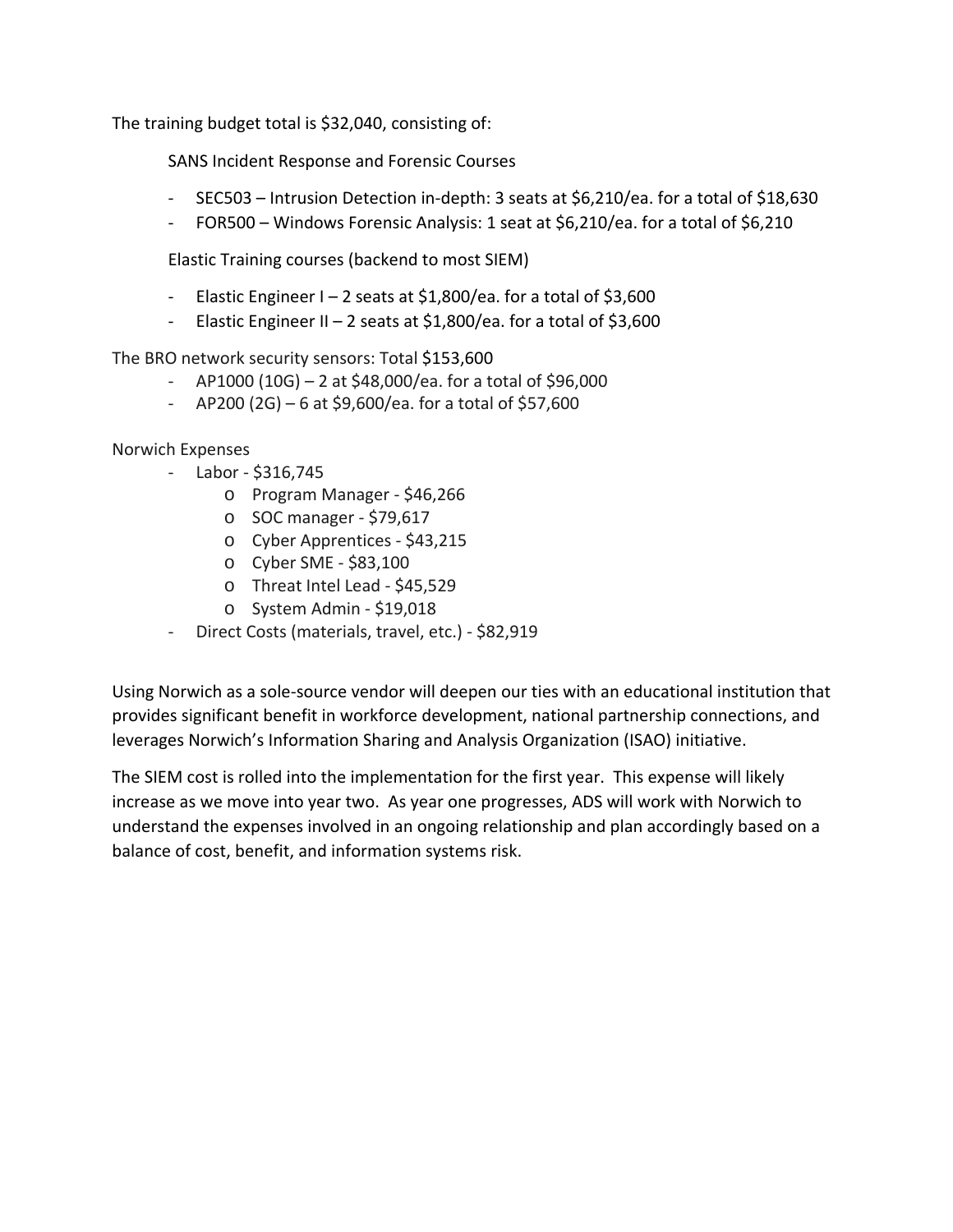### **Metrics**

ADS plans to keep statistics as the VTSOC comes on line both initial and full operational capacity. The first group of statistics will center around the performance of the VTSOC systems and personnel:

- Number of personnel hours to maintain analysis and notification
- Amount of log files received
- Number of log files reviewed
- Number of events identified

The second group of statistics will speak to the performance of the personnel and the efficiency of the VTSOC:

- Number of events analyzed
- Number of events converted to incidents
- Mean time to resolve incidents
- Number of incidents referred to another source for further analysis

The purpose of gathering these statistics is to set a baseline. ADS leadership, Norwich University, and State VTSOC personnel will determine metrics to achieve based on the baseline and the capacity to handle the incidents identified.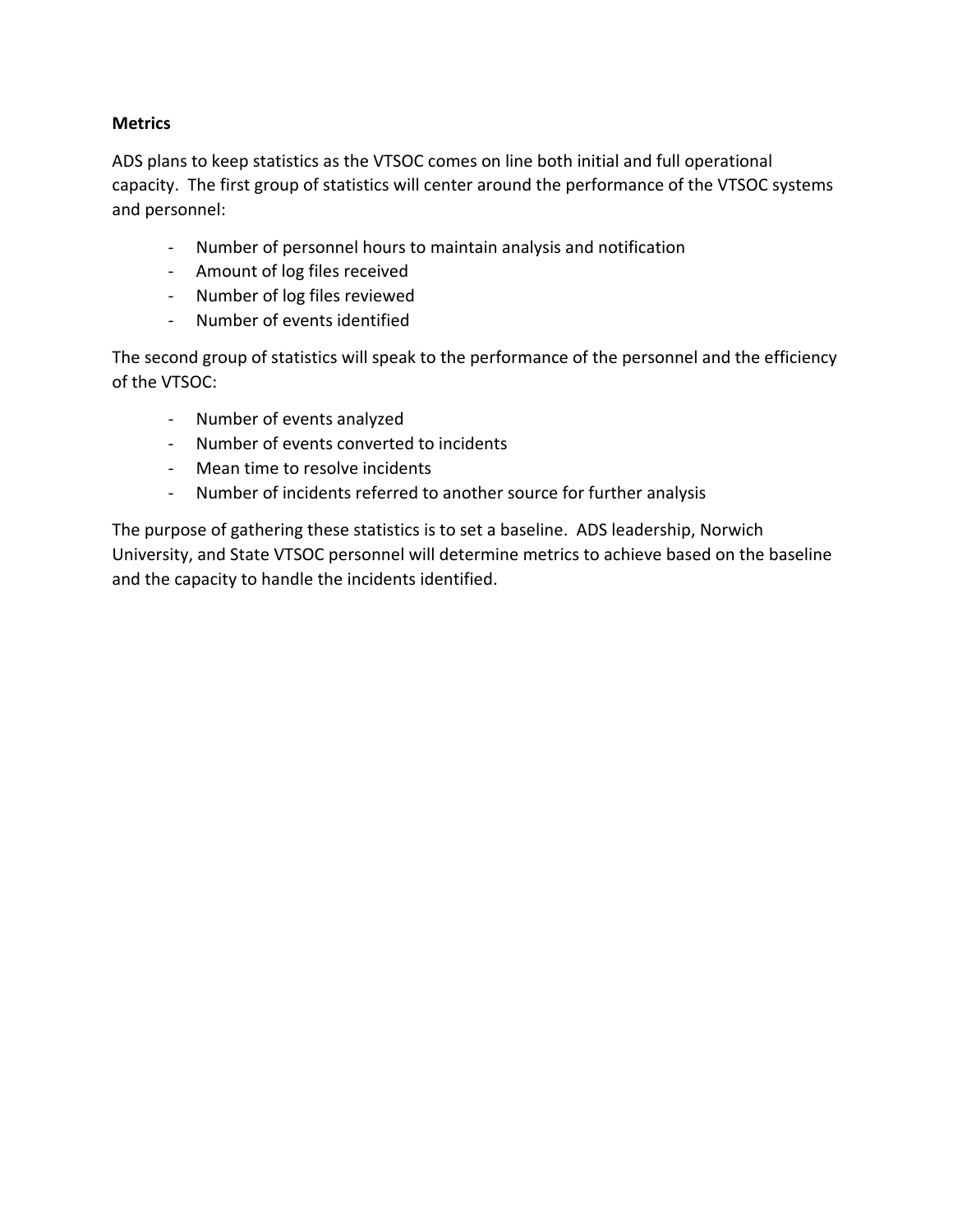### **Terminology and Technology**

SIEM – system that aggregates and correlates data from security feeds such as network discovery and vulnerability assessment systems. The SIEM may also accept feeds from threat intelligence systems, network security sensors, and intrusion detection systems.

Network security sensors – create visibility by turning network traffic and patterns into data. Sensors are typically placed at key junctions in the network where they can monitor access and flow to critical systems. These sensors are sized to fit the volume of network traffic where they are placed.

Intrusion detection systems - a device or software application that monitors a network or systems for malicious activity or policy violations. Any malicious activity or violation is typically either reported to an administrator or collected centrally using a SIEM system.

Threat intelligence – evidence-based knowledge, including context, mechanisms, indicators, implications, and actionable advice, about an existing or emerging menace or hazard to assets that can be used to inform decisions regarding the subject's response to that menace or hazard. A threat intelligence system is typically tied in to multiple, vetted data sources and provides a data feed to a SIEM or other log aggregator.

Vulnerability scanning - an inspection of the potential points of exploit on a computer or network to identify security holes. A vulnerability scan detects and classifies system weaknesses in computers, networks, and communications equipment and predicts the effectiveness of countermeasures.

Incident Response - an organized approach to addressing and managing the aftermath of a security breach or cyberattack, also known as an IT incident, computer incident, or security incident. The goal is to handle the situation in a way that limits damage and reduces recovery time and costs.

MS-ISAC – Multi-State Information Sharing and Analysis Center

- DHS Department of Homeland Security
- NCCIC National Cybersecurity and Communications Integration Center
- USCERT United States Computer Emergency Readiness Team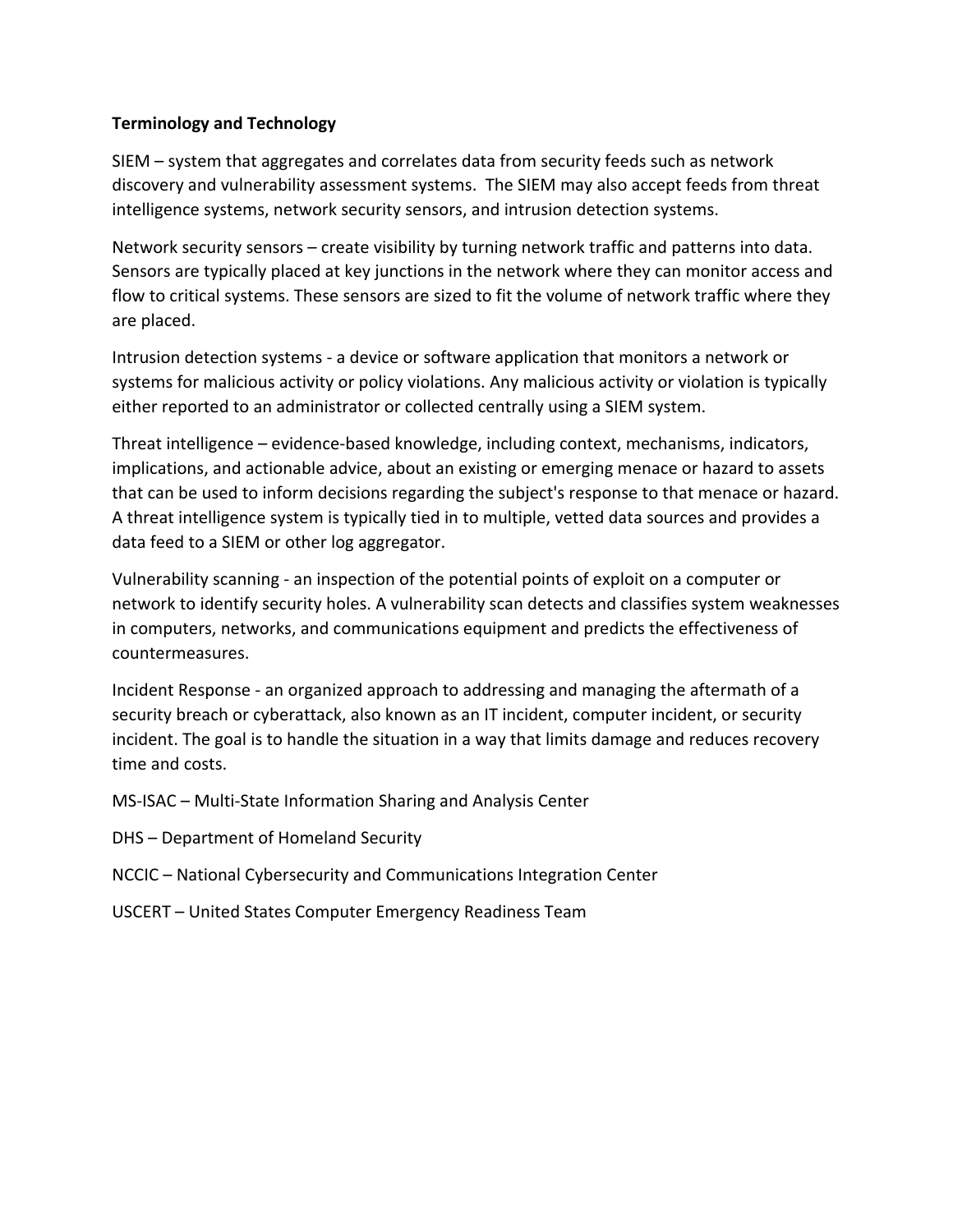Supporting information for Norwich University.

Member of the National Cybersecurity Preparedness Consortium – <http://nationalcpc.org/> The NCPC has been awarded FEMA Continuing Training grants since 2014 providing cybersecurity training and education nationally. Please see attached brochures. Norwich has been the prime on grants awarded in FY2014 and FY2017 with total funding in the past 5 years in excess of \$5.0M

Norwich has developed DECIDE a cyber security exercise platform used in the financial sector to test and evaluate sector playbooks, coordinate critical partner actions, and organizational readiness to cyber security events. DECIDE was used by 14 institutions on June 13, 2018 to test the newly FSARC developed Treasury Market Playbook. DECIDE has been used by most of the largest US banks and systemically significant financial institutions to test and develop response and recovery plans in the past 12 months.

Norwich operates the Global Threat Observatory a student operated and faculty mentored environment collecting netflow data from 38 sensors embedded in partner institutions. The data is analyzed with a variety of professional tools. Students use the data to develop new tools, practice and develop visualization, and develop greater understanding security operations center operations. The Global Threat Observatory was used to support Super Bowl 50 and is contracted to support the Collegiate National Championship in 2019.

Norwich was a founding member of the Army Reserve Public Private Partnership providing Cyber Security Scholarships to Army Reserve members.

Norwich has cyber security past performance with US DOD and SOCOM for the development of tools, techniques and procedures associated with exploitable vulnerability analysis. Norwich provided test and evaluation services for multi-level security software and presently under contract to assist in developing the inter-change data format for emerging soldier fielded augmented reality systems.

Presently Norwich is working with Colorado – National Cyber Exchange and University of Colorado, Colorado Springs and Public Infrastructure Security Collaboration Exchange System, PISCES and University of Washington to develop a national pilot Information Sharing Initiative. The concept is to deliver cost effective monitoring solution using students at NSA Centers of Academic Excellence to provide coverage; the students gain skill and experience. The students are mentored by professionals in a Security Operations Center model.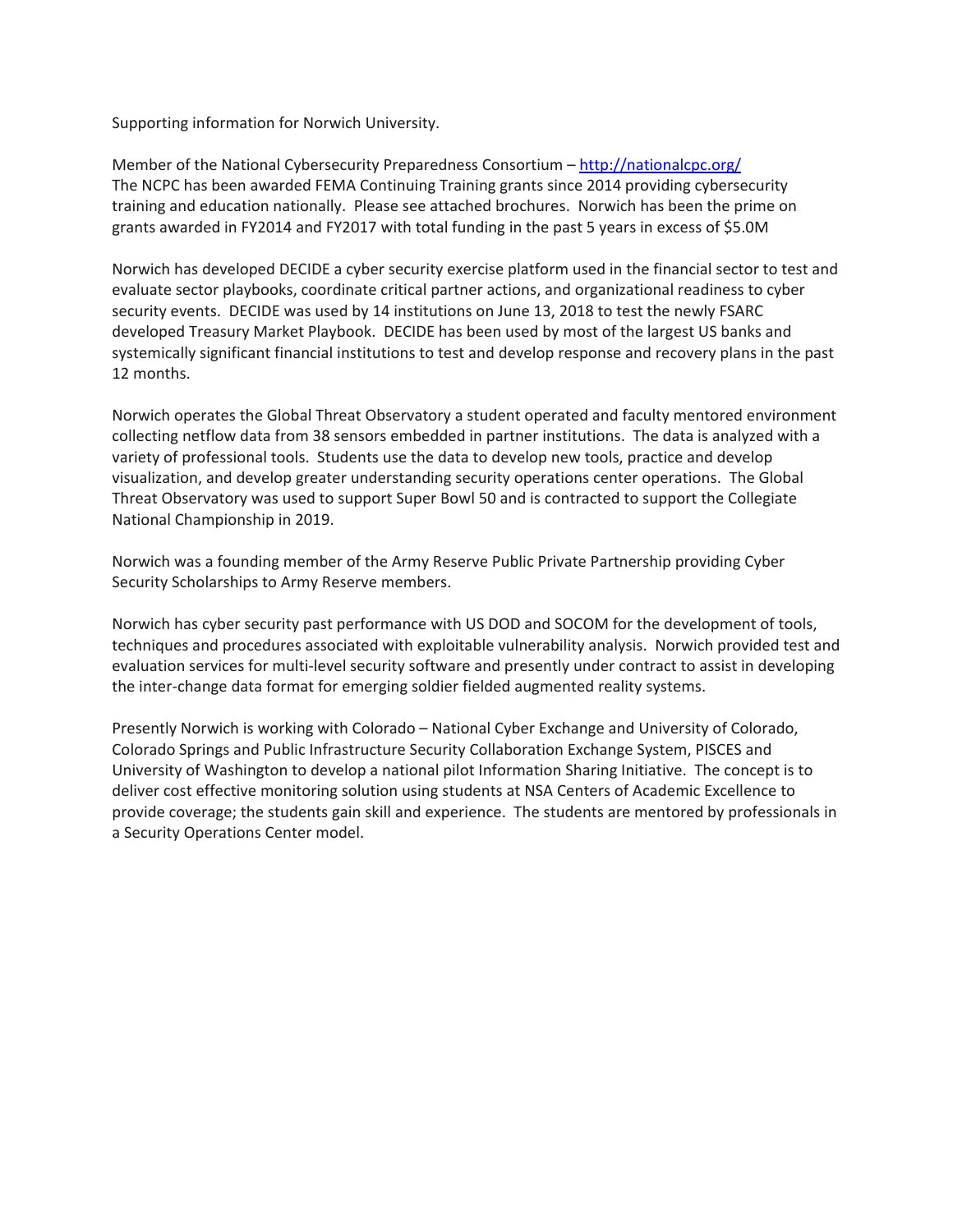

I

Norwich University receives U.S. Department of Defense Cybercrime Center of Digital Forensic Academic Excellence **(CDFAE)** designation for the first time.

NUARI runs **Quantum Dawn I,** the largest critical infrastructure cyber threat exercise with the financial sector at the time.

## **O** CDFAE

# **2009 NU**

**NU Center for Advanced Computing and Digital Forensics** (NUCAC-DF) is created.

**NUARI and U.S. Senator Patrick Leahy, D-VT, announce a \$15 million contract,** of which \$6 million is awarded through the Air Force Research Lab in Rome, NY, to fund research to develop Web\*DECIDE, a war gaming platform for the financial sector.

### **O** NUCAC-DF



**O** The National Center for the Study of Counter-Terrorism and CyberCrime at Norwich University (later **NUARI**) is funded through a U.S. Department of Justice grant.

NU enters the NSF Cyber Corps.

CGCS launches online **Master of Science in Information Assurance Program** (later became MSISA).

**NUARI & MSISA Launch**



The NSA designates Norwich University as a **National Center of Academic Excellence in Information Assurance Education**  (CAE-IAE) for the first time.

### **CAE-IAE**



**Bachelor of Science in Computer Security & Information Assurance** (BSCSIA) program launches. Based on theory and hands-on experience, the program utilizes state-of-theart forensic tools, today offering concentrations in Advanced Information Assurance and Digital Forensics.

#### **O** BSCSIA





# **CYBER AT NORWICH**

**Bachelor of Science in Computer Security & Information Assurance** *Concentrations in Advanced Information Assurance or Digital Forensics*

**Bachelor of Science in Cyber Security**

**(online degree completion program)** *Concentrations in Computer Forensics and Vulnerability Management or Information Warfare and Security Management*

> **Graduate Certificates in Information Security & Assurance (online programs)**  *Four certificates available*

> **Master of Science in Information Security & Assurance (online program)** *Five concentrations available*



**158 Harmon Drive, Northfield, VT 05663 • (802) 485-2080 •** *www.norwich.edu*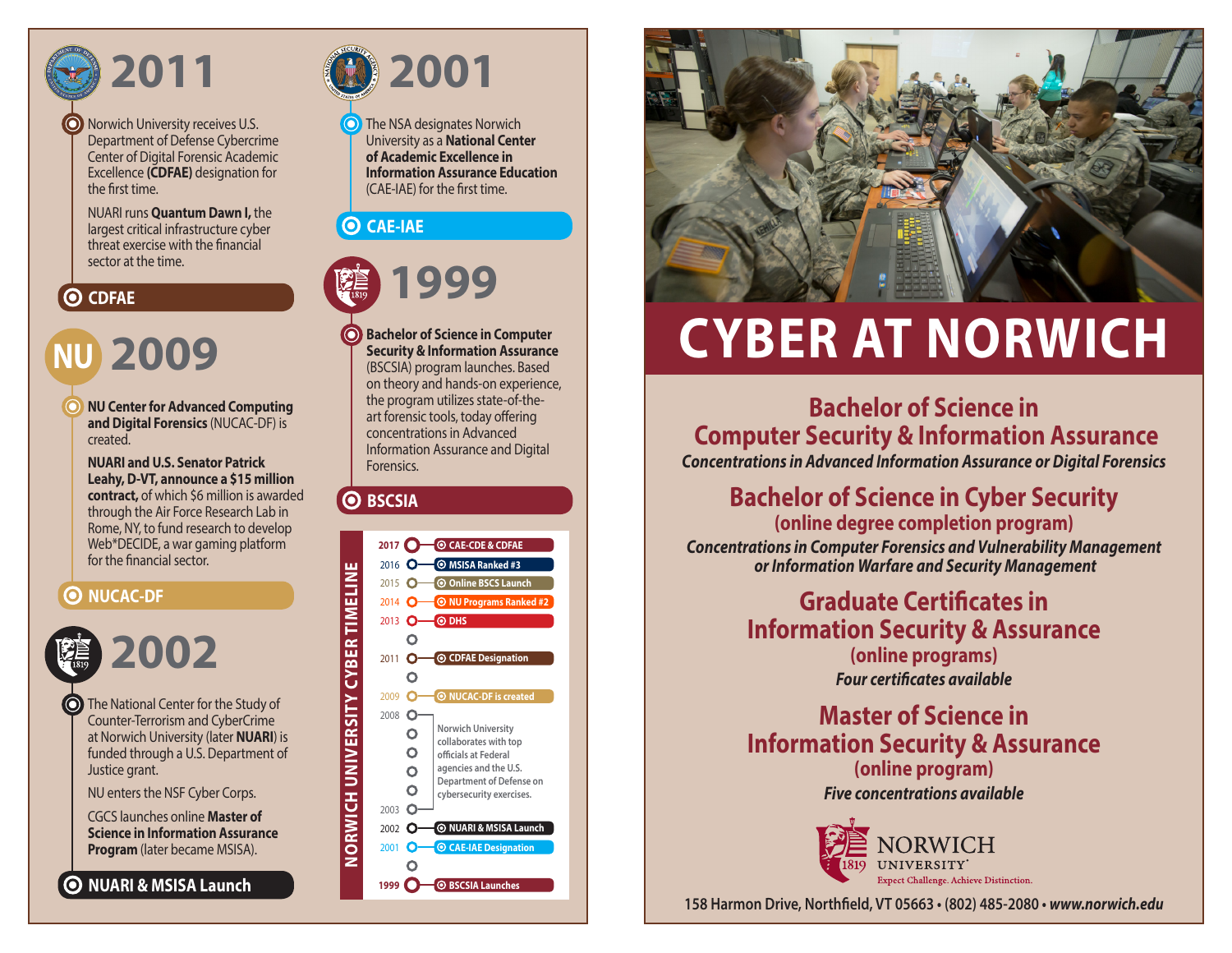# **NORWICH UNIVERSITY CYBER TIMELINE**



# **2017**

For the third year in a row, Norwich receives a grant from the National Security Agency (NSA) and National Science Foundation (NSF) to host **GenCyber@NU**, a free cybersecurity camp for high school juniors and seniors.

Norwich University is named a **Center of Academic Excellence in Cyber Defense Education** (CAE-CDE) by the NSA and Department of Homeland Security (DHS) through 2022. The Department of Defense (DoD) Cyber Crime Center certifies Norwich as a **National Center for Digital Forensic Academic Excellence** (CDFAE).

College of Graduate and Continuing Studies (CGCS) holds the inaugural **Cybersecurity Summit** bringing leaders together to discuss the latest in federal cyber policy.

# **CAE-CDE & CDFAE**



The Norwich Bachelor of Science in Computer Security & Information Assurance (BSCSIA) program was the only educational institution invited to support Santa Clara Police Department at **Super Bowl 50.**

**Norwich's Master of Science in Information Security & Assurance (MSISA) is ranked #3** in the top 10 best cybersecurity graduate programs in the U.S. by *Universities.com.*

Norwich University Applied Research Institutes (NUARI) deploys DECIDE-FS software simulation in South Africa, facilitating a cyber-resiliency response exercise with 16 institutions integral to its **financial markets.**

Norwich launches inaugural **Cybersecurity Awareness Month** in October.

**Norwich awarded NSA grant to train the next generation of cyber soldiers,** awarding scholarships to U.S. Army Reserve soldiers to enter the online Information Security & Assurance certificate programs.

# **MSISA Ranked #3 in the U.S.**



**Online Bachelor of Science in Cyber Security** (BSCS), a degree completion program, launches at CGCS.

The 20th Anniversary **William E. Colby Military Writers' Symposium** addresses the theme of cyber security and privacy.

NU is one of six universities **in the U.S. to officially partner with the United States Army Reserve** to develop cyber-education curricula that aligns with federal standards and cybersecurity needs.

The **302nd Information Operations Battalion Web OpSec detachment,** a United States Army Reserve detachment, forms on the Norwich campus.

NUARI runs **Quantum Dawn III** simulation with over 80 financial institutions and government organizations in the largest financial sector cybersecurity exercise in the U.S.

### **Online BSCS**

**2014 PI**

 $\bigcirc$  Norwich rated number two for its cyber security academic programs in the U.S. by the **Ponemon Institute** in a survey of nearly 2000 information security professionals assessing 403 colleges and universities.

**NU Programs Ranked #2 in U.S.**

**2013**

U.S. Senator Patrick Leahy, D-VT, announces a **\$9.9 million Homeland Security contract** to NUARI to continue work on DECIDE simulation software.

NUARI runs **Quantum Dawn II** with 50 organizations and 500 participants in the financial sector. At this time, it is the only cyber threat exercise of its kind.

**O** DHS



CSIA is one of the most popular<br>undergraduate majors.

i is one of the most popular and the most popular (SIA graduates have gone on to careers at NSA, DHS, DoD, which may students get job offers and there are over 1006 MS in Information (WWW.NOTWIC**h.edu**<br>undergraduate majors CSIA graduates have gone on to careers at NSA, DHS, DoD,

before they graduate.

There are over 1006 MS in Information & Security Assurance alumni.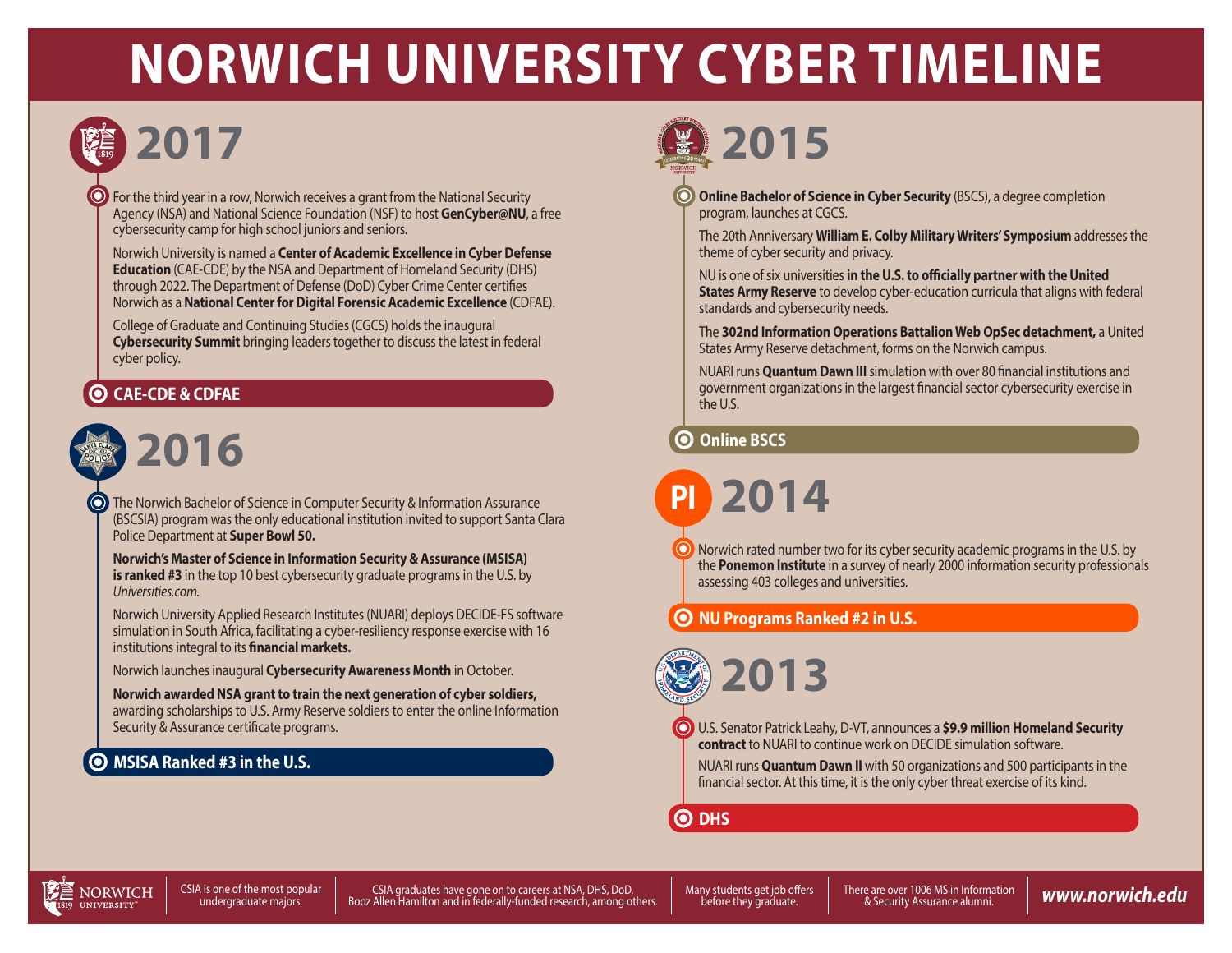## **National Network State Information Analysis Organization (ISAO) Pilot Program**

Justification: the nature of the cybersecurity threat to America is growing, and our nation's cyber adversaries move with speed and stealth. To keep pace, all types of organizations, including those beyond traditional critical infrastructure sectors, need to be able to share information and respond to cyber risk in as close to real-time as possible. Organizations engaged in information sharing related to cybersecurity risks and incidents play an invaluable role in the collective cybersecurity of the United States.

Responding to this challenge for Private Sector Cybersecurity Information Sharing, three states spanning the geographical boundaries of the United States have come together to propose a (Integrated Public/Private or) non-governmental pilot program for information sharing in which each state will develop the full capability to perform information sharing and analysis of cybersecurity threats. The three organizations, each comprised of partnerships of State Government, University, Non-Profit Research and Private Sector organizations, will engage public and private sector organizations to meet the cybersecurity crisis. The success of this proposed National Network of State ISAOs (N2SI) is the idea of local, state trust-based threat and incident information sharing capabilities that can network nationally facilitating tactical to strategic integration. Each state based non-profit will establish a constituency and will develop partnerships, private and public, for the purpose of sharing alerts and threat information, making all levels aware of the severity of the threat, training and educating the workforce, and conducting research and development. Thus, the N2SI team will create regional ISAOs to gather, analyze, and disseminate critical infrastructure information, for the expressed purpose of:

• Cyber threat analysis and information sharing

Education and training to develop a cyber-capable workforce

- Technical research and development to support effective information sharing
- Shared best practices

It is the intent of the N2SI proposal to leverage what already exists: the N2SI effort will develop regional centers whose primary function is Cyber Threat Analysis and Information Sharing, workforce development, and best practice to engage the State and Local organizations. Each organization will develop a collaboration including higher education, STEM K-12, industry, notfor-profits, and government outreach. These N2SI cross-sectional collaborations will facilitate the development of trust- based relationships which are essential for effective and efficient information sharing. The N2SI centers will be guided by the requirement of ISAO best practices: inclusive, actionable, transparent, and trusted.

The objectives of the program include:

1. Establish a fully functional ISAO within each of the participating states: Colorado, Vermont, and Washington.